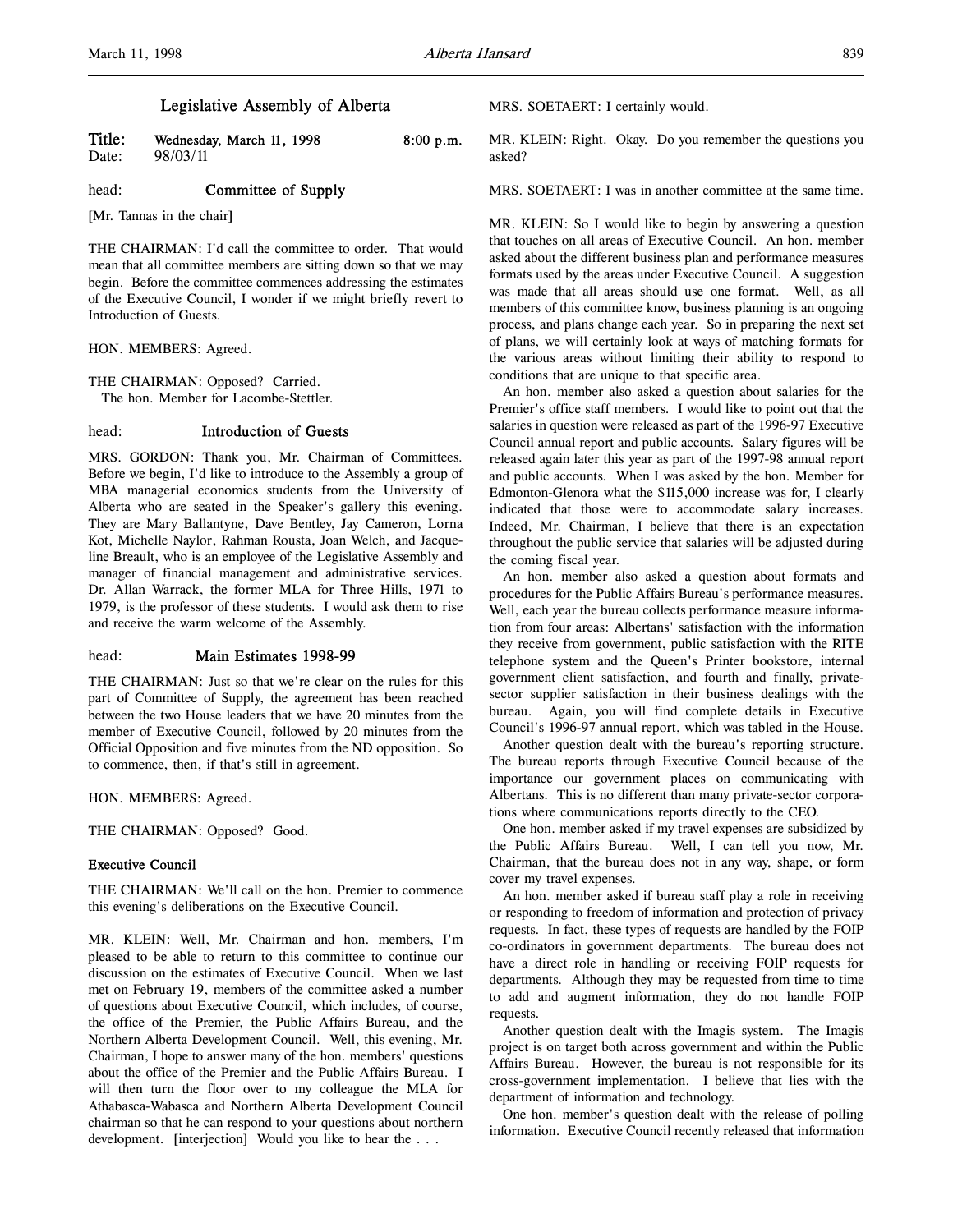MS OLSEN: Today might be a turning point.

MR. KLEIN: Today will be an excellent turning point. Mr. Chairman, the question was put by the hon. member that today might be the turning point. Indeed, the turning point might be today, because this is the day that the government stood up courageously and reversed a decision. This is an historic moment in government history across the country. When governments and caucus stand up and say honestly and unabashedly, "Yes, we made a mistake, and we're going to correct this mistake," that's what democracy is all about. That's what people are all about, and that's what serving people is all about. So I think the hon. member will see a significant rise in the polls as a result of this particular decision.

Hon. members of this committee also asked a number of questions about the Queen's Printer bookstore. One member wanted more information about the upcoming launch of electronic versions of the Alberta Rules of Court. Queen's Printer customers will have access to CD-ROM and Internet versions of the Alberta Rules of Court when the newest edition of the catalogue is launched in April of 1998. That is news to me, but I think it's good news. Bookstore staff will continue their efforts to improve the range of products available. This includes looking at options to better manage inventory, such as producing items with low sales volumes on a print-on-demand basis. Albertans can find out more about new bookstore initiatives, including the growing list of electronic products now available, through the Queen's Printer catalogue and Internet site.

Mr. Chairman, I did not write that, but it sounds good anyway. [interjections] Well, that was the question that was asked.

### 8:10

One question dealt with the savings created each year through changes to the RITE system. Due to the use of new technologies, the RITE system saves the government more than \$1 million each year, and I know it does. This is something I know of which I'm talking about. When you phone the RITE system, you don't now get an operator. I mean, you can just dial directly. So it saves the government more than a million dollars each year, and it reduces the government's long-distance costs by approximately \$500,000. Another question about RITE asked for more information about future RITE system savings. The bureau's 1998-2001 business plan will continue to build on RITE savings by promoting RITE's conference calling services for government offices and the use of RITE's provincewide, toll-free 310-0000 service as a convenient alternative to some departments' toll-free numbers.

One hon. member asked about new initiatives for the government's Internet home page. The bureau is constantly working to keep the page a useful and timely resource for Albertans and for Internet users around the world. Work will continue to ensure that Albertans enjoy quick and convenient access to announcements, special events, and new information, and that applies for those people who know how to use the Internet. That excludes me.

One hon. member asked for an update on communications surrounding the Alberta Growth Summit. Albertans, I believe,

have already received extensive information about the summit at each step of the process. Indeed, the recent budget speech enunciated a lot of the programs that came about as a result of the Growth Summit. This process of release of information relative to recommendations that came out of the Growth Summit will continue with the release of the Growth Summit response card in the next few weeks. The hon. Member for Calgary-Egmont is responsible for co-ordinating that effort. This response card will include comprehensive information about the steps being taken across government to address the summit's recommendations.

I would also like to respond to some questions from members of this committee about the bureau's media-buying agency of record program. This is an initiative that allows government to take advantage of volume rates at a discount when purchasing advertising. Since the program began, the rates for placing government ads in Alberta's daily newspapers have been discounted by up to 19 percent. The program has also resulted in an additional 15 percent volume discount for advertising with members of the Alberta Weekly Newspapers Association.

A number of other questions from hon. members asked for costs surrounding various communication initiatives across government. Although bureau staff do assist departments with their communications plans, the budgets for those departments are indeed the responsibility of the individual departments.

So, Mr. Chairman, this has answered many of the questions asked by the hon. members during our last meeting relating to Executive Council and the Public Affairs Bureau. I would now ask the chair of the Northern Alberta Development Council to address the committee's questions on northern development.

THE CHAIRMAN: The hon. Member for Athabasca-Wabasca in the seven minutes that remain.

MR. CARDINAL: Thank you very much, Mr. Premier, and thank you, Mr. Chairman. Because of the shortage of time, I will file five copies of some of the answers in detail to the questions asked by the members in the Assembly on I believe it was February 19. I will file these copies.

In addition to that, I just want to highlight a couple of issues that the Member for Edmonton-Glenora asked in relation to bursaries. Why does the projected return service rate for the NADC bursaries not go above the 75 percent that was projected? I just want to indicate that there are a number of reasons of course. The fact that we don't have a 100 percent return service rate shows that there is a strong pull and move toward outside employment other than northern Alberta, and we think that option should always be provided wherever possible. We are, of course, working very closely with the students to try to increase the return service rate by targeting students that are near graduation who are studying for occupations that are in high demand in northern Alberta, such as social workers, education, municipal government, and health care workers, et cetera. We feel we need to be flexible with bursaries since the job market is sometimes limited toward the residence, where students reside, so situations constantly change. We need to make sure that we have some flexibility there.

The other question the member asked: will the bursaries carry them through their education? Of course, high financial need students in the north are eligible for their first and second year of postsecondary training programs under the new northern Alberta supplemental bursary program. The assistance, which will supplement the Alberta opportunity fund, is anywhere from \$500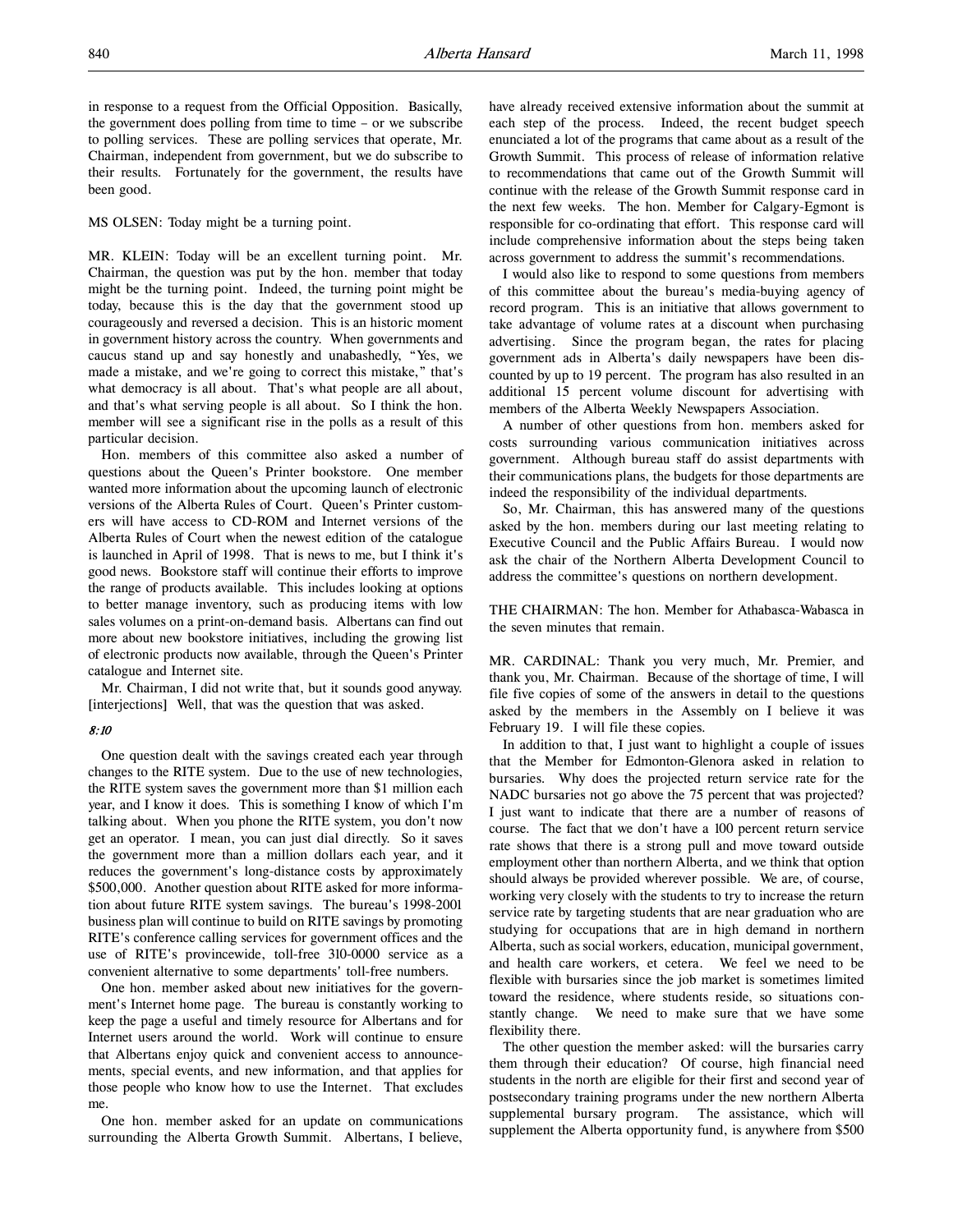to \$1,500. It's basically intended as an incentive to attend postsecondary education, first and second year, and also the twoyear diplomas through colleges. Of course, students no longer in the program may be eligible for the NADC service return commitment.

The other important area that was mentioned by Edmonton-McClung, the Leader of the Official Opposition, was in regards to transportation. This is a very important issue, because the question was: what is NADC doing to capitalize upon the tremendous economic development potential for the region by creating transportation and communication links north and south for the region but to the west and east coast also? The member is right. The economic potential in the north is great. The recent announcement of heavy oil sands initiatives in Alberta, over \$20 billion: these are all in the northern development council area. That's not even talking about the forestry, tourism, and agriculture that are expanding in those regions. So we are working very closely with producers, shippers, carriers, port officials, and governments to identify and promote ways to improve movement of products to the west coast and west ports.

The other thing we're doing, of course, is working very closely with the western prairie provinces, the Territories, and Yukon in order to prepare a long-range integrated road network. Presently what we find is that a lot of the roads in Alberta and a lot in other jurisdictions in northwestern Canada are not connected. For longrange economic planning and movement of goods and people and services we need to make sure that we have a long-range plan for an integrated road network and roads that make some sense as to future development. We will have a plan completed in June, and it will be submitted to the western Premiers when they meet sometime in August for them to review and possibly move forward. This plan will show roads connected with Saskatchewan and northern Alberta, possibly from Fort McMurray north towards the Territories to Fort Smith, and then an example could be from Fort McMurray to Wabasca, on to Red Earth, Peace River, Rainbow Lake, to Fort Nelson. So these roads then would make some sense as far as movement of goods in northern Alberta.

Mr. Chairman, that is all I have today. I know the time is running out as far as the presentation. The filing I did today will give all of the answers that were asked for at the February 19 presentation.

Thanks.

## 8:20

THE CHAIRMAN: Thank you, hon. member. The hon. Member for Edmonton-Ellerslie.

MS CARLSON: Thank you, Mr. Chairman. I'm happy to speak at this time to Executive Council.

First of all, I'd like to start with some of the comments that the Premier made. Initially with regard to the standardization of the business plans he said that they would look at making those consistent now. But I would like him to insist that this type of consistency occurs, because it's very, very difficult to compare even sectors within departments, never mind year-to-year results or department to department, when you have inconsistent reporting formats. So that's something that certainly needs to be looked at.

When he's looking at that, if he could also have the different departments look at staying consistent from year to year in terms of what is included in their department. Even here in Executive Council last year there were different reporting agencies coming

through this. The chief information officer was a part of Executive Council years previously. So if you're trying to track Auditor General comments from year to year to see whether or not the department has in fact improved their status and their reckoning with the Auditor General, you can't do it if you're comparing apples to oranges, which is what happens in this department because now the chief information officer is out of here and into Public Works. So it changes the dynamics of the department completely. Maybe that's done on purpose, Mr. Chairman. I would hope that that isn't the case, but certainly it makes it very, very difficult for anyone who's not working within the department to compare what's going on.

Moving on from that point, I would like to address the business plan of the office of the Premier, Mr. Chairman, except that there isn't one. What we have here in the business plan book, Budget '98: Agenda for Opportunity, is one almost five-line paragraph at the bottom of the page in Executive Council. In the past the Premier has used MBA students to help assimilate information and prepare good documentation. Certainly he did that during the Growth Summit, and since we have students with us here this evening, perhaps the Premier could enlist their aid, as part of one of the projects they have to report on, to help him prepare a business plan for the office of the Premier, because it would be very nice for us to see something in that regard. Certainly they've got the expertise to do so, and I'm sure you'd love to have course credit for that kind of information.

So next year when we come here and report, rather than having five lines to debate on this particular issue, with their good wishes I'm sure that it wouldn't cost your department any more money and that they would be happy to help you out in that regard. Then we can put it in the business plan so the people of the province have the information, Mr. Chairman, so they can see what happens. That is supposed to be the intent of these meetings and this whole process. It's remarkable that yours is the only section in the whole government, the office of the Premier, that isn't reported on. So certainly if he could address that issue, it would be much appreciated by everyone who likes to take a look at the performance measures and goals that are supposed to be existing, the objectives and the strategies that don't exist in this case.

Now I'd like to move on to the salary increases. I read what the Premier had said previously in debate, Mr. Chairman, and listened intently to what he had to say tonight about the increases in this department. While I see that he had a fine time justifying increases here, we're seeing decreases within the same department when it comes to the Public Affairs Bureau. I'm wondering why one area needs increases when the same people there, if not perhaps an additional person I understand, the Public Affairs Bureau has undergone cutbacks in dollars and certainly are doing the same, I would assume, with fewer full-time employees than what they previously had. I think they're losing – yes, they're losing about 17 employees from last budget year to this budget year. So if the Premier could tell us, because he hasn't so far in the two opportunities he's had to speak before this Assembly, how it is that the Public Affairs Bureau can do the same with less and yet his office can't. Certainly we understand there's been a change in staff and they're having to get up to speed. The actions of the last two days would indicate that they aren't up to speed yet, but certainly we can hope they're going to get there soon.

The Premier talked about his traveling expenses, and if they're not covered here through the bureau, I'm wondering if he could let us know how they do get reported. I don't see a specific line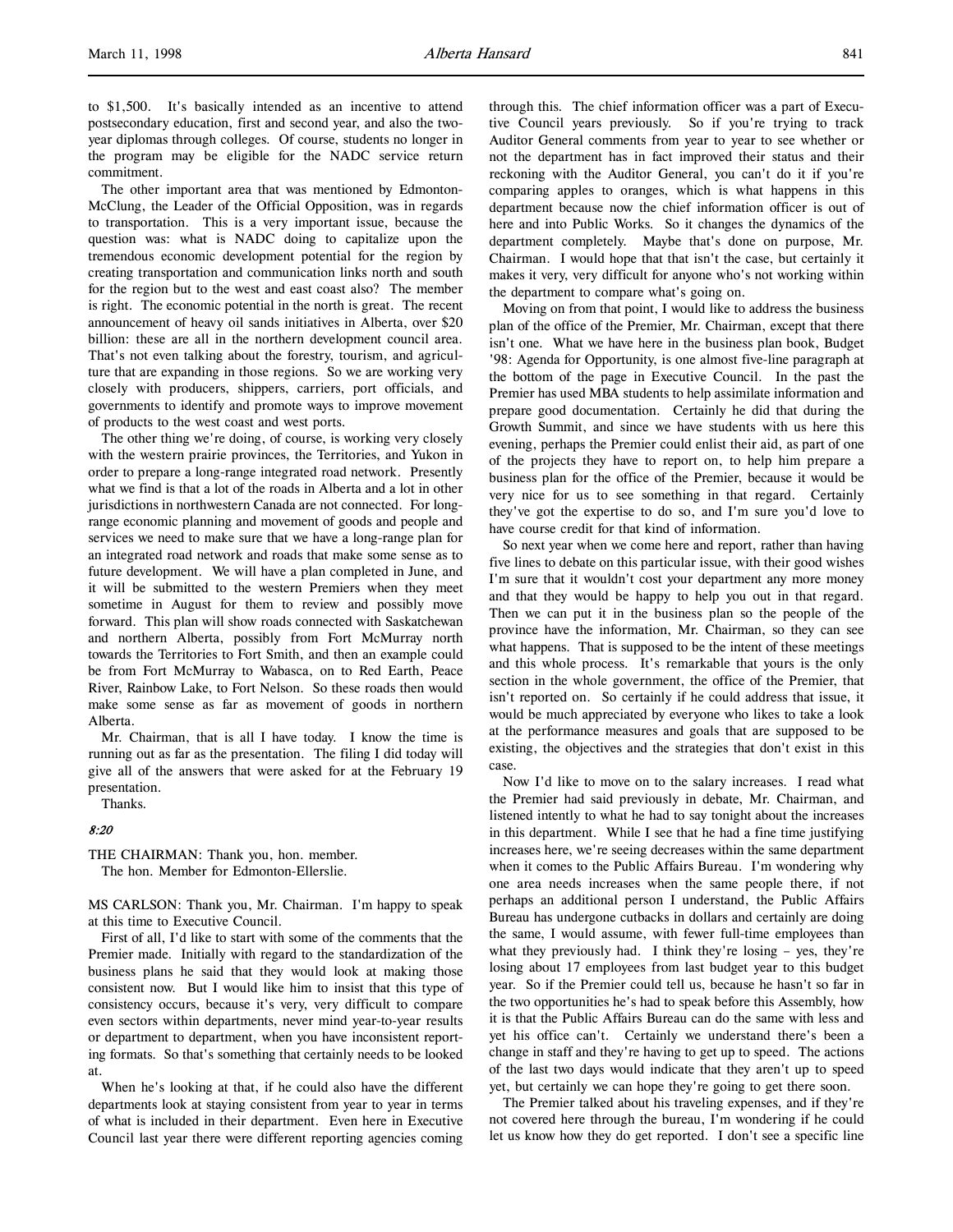item that deals with them. Perhaps they get assigned to particular departments that he's representing. That wouldn't necessarily seem to be the most accurate way of doing this, so if I'm wrong in that assumption and you could enlighten us on that, I would appreciate it at some point.

He talked somewhat here tonight about his communications staff helping other departments. In that regard I'm wondering if their wages get costed out to other departments when they help them. It doesn't look like it from what I can see here, but that may be a way of more properly assigning the costs that belong in those departments. Certainly it happens everywhere else in various ministries, so I'm wondering why it wouldn't happen there.

I have some more questions on communications services that weren't addressed. Some of these questions were asked previously, and I thought the Premier would be addressing them tonight. In the absence of that, I'd like to remind him of what they are, because I'm certain he had staff go through them, and perhaps answer them at this time. What types of activities are planned in the communications area during this upcoming year that support specifically manpower planning, recruitment, and providing financial administrative support services? I mean, those are key areas for us to learn about, and we'd like to have that information.

Also, what types of training programs are used to train staff as consultants? I'm certain we've seen some of your staff move out of the staff mode and into the consultant mode this year, so we'd like to know if there's some sort of transition that's provided by your department that facilitates that.

Also, what criteria are used by administration, working in conjunction with branch managers in the various ministries, to adjust resources to ensure that communications staffing levels meet the requirements of client departments? This appears to be a problem not just in other ministries but certainly in this ministry. When you take a look at the public satisfaction with government information going from 65 percent in '94-95 to 69 percent in '95-96 and down to 66 percent in '96-97, that indicates some kind of a problem within the department.

Now, I know the Premier previously said that 35 percent of all Albertans are never going to be satisfied with the information that's available, but all of the other departments in public customer satisfaction, government client satisfaction, and privatesector supply satisfaction seem to hit the high 80s and the 90s. This is the one that seems to be some sort of problem for you, Mr. Premier, so I'm wondering that you're not targeting resources at that to bring it up to speed. I see that you've made projections here for '97-98 and '98-99, targets of 75 percent customer satisfaction. That's a 9 percent increase over last year, and that seems inconsistent with the increases you've projected in the other areas, where they're, you know, 2 or 3 percent. It also seems inconsistent with the kinds of projected increases we've seen in other ministry estimates that have been through the course in this Chamber in the last three weeks or so. I'm wondering what it is you're planning on doing specifically that leads you to believe that public satisfaction with government information is going to see that kind of a drastic increase when in fact what it has seen in reality is a decrease over time. Certainly nothing we've seen would indicate that kind of an increase coming, so you must have some justification for that, and I think we'd like to hear about that. That would be excellent.

#### 8:30

Communications services. If you can tell us its role in helping departments to implement the Growth Summit recommendations with regard to communications specifically. Certainly we've seen all the data. Certainly we've seen that you've addressed a few of the recommendations that came out of the Growth Summit in some of the ministry plans, but I still fail to see where you have addressed two of the main recommendations that came out of there. One was quality of life with regard to people services being a very high priority for people in this province. I don't see where you've communicated to us, certainly, or to the people of this province where you've been targeting resources or intentions of this government at improving the lives of people. Certainly the actions in this Chamber over the last two days would indicate that you have not targeted resources to increasing the quality of life of people in this province. So if you could address that for us, I'd like to know specifically what you're doing.

We see quality of life for industries like Al-Pac increasing – there's no doubt about that – with the loans forgiven that we've seen over time. But, you know, when you can hand out hundreds of millions of dollars on the one hand and limit access to dollars on the other hand, there seem to be some inconsistencies driving through this that do not speak to people issues.

Certainly one of the number one concerns that came out of the Growth Summit was a concern about the environment. I don't see any resources targeted to communicating that as a primary need in this province. [interjection] Certainly that got the attention of the minister.

We have a concern that dissatisfaction . . . [interjection] It is a big issue. This minister says that that wasn't a big issue. The number one concern coming out of the Growth Summit in terms of people concerns was quality of the environment in this province. If the minister didn't read that information, certainly I'd be very, very happy to forward it to him. No doubt we have addressed it in five or six questions already in this particular session, and if he hasn't got the message yet, we can spell it out in great big large print for him, Mr. Chairman.

Definitely people are concerned about the quality of the environment. I don't see any efforts coming out of the Premier's communication department to share how they are going to alleviate those concerns for the people of the province. So all I am asking at this point is that we see what kinds of resources and what kind of plan the Premier has in that regard, because clearly the minister doesn't get it yet, Mr. Chairman.

In terms of the other information and the Growth Summit and the liaison that needs to happen there, if they could tell us what they're doing out of their communications department, that would be very beneficial.

Also, by what criteria does the communications services allocate communications staff to priority projects? You must have some sort of established criteria for that. You didn't answer that.

MR. KLEIN: You didn't listen.

MS CARLSON: I was listening to everything you said, and I did not hear you address that specific issue. So if you've got some information there in front of you, please send it over to me. I'd be happy to read it here in the Chamber this evening, Mr. Premier.

MR. KLEIN: You're just reading what others have scripted for you.

MS CARLSON: No, I am not reading what was scripted for me. Mr. Chairman, I addressed the concerns that I had specifically to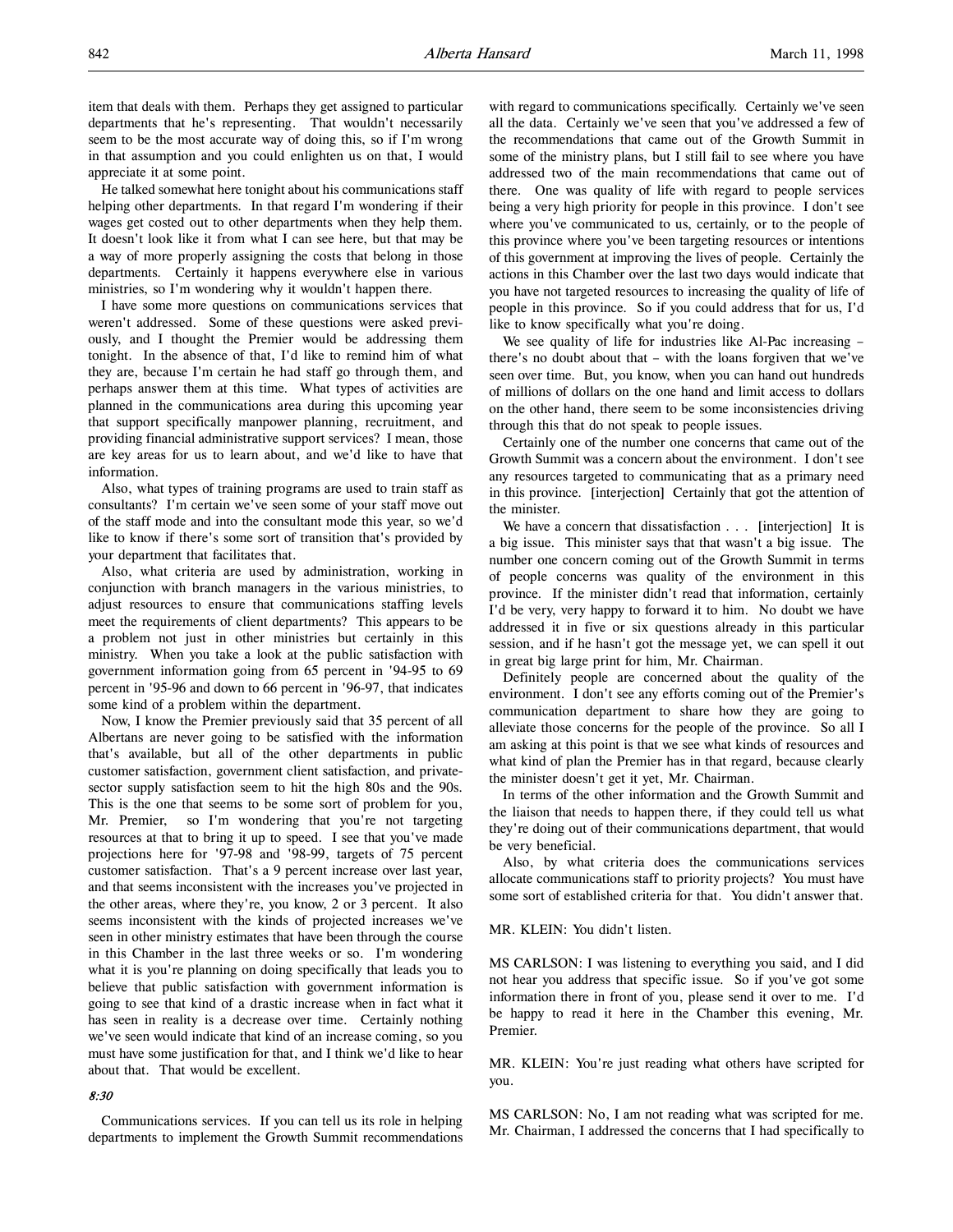do with the Premier's comments that he had here tonight. Previous to coming to this meeting, I read through *Hansard* in terms of everything that was asked previously, everything that he answered at that time. I'm doing some roundup questions on information that he did not handle. I couldn't be in the debate the first night he was up here because of the way they schedule these estimates debates. I was upstairs, and that in itself is an abomination. But given that, I have done my research on this information. I am picking up on questions that you didn't answer, and I expect those answers to be forthcoming.

I think it's not a good process for this government to be expecting a vote tonight on this information when we don't have our questions answered. That is a problem that comes up with every single one of these ministries. [interjection] You're frustrated with that? Not at all like we are and like the people of this province who can't get the information.

THE CHAIRMAN: The hon. Member for Edmonton-Gold Bar in the six minutes remaining.

MR. MacDONALD: Thank you, Mr. Chairman. I, too, have some questions this evening regarding Executive Council. [interjection] Well, that's fine.

I look up and down the benches beyond, and one thing I notice, Mr. Chairman, is the fact that there's no minister of fisheries over there. There are a lot of Canadian provinces where the portfolio of the minister of fisheries is a very, very important position. Now, in the absence of a minister of fisheries and seeing the goals and objectives and strategies of the Northern Alberta Development Council, I believe the hon. Member for Athabasca-Wabasca can answer my questions. They're regarding the commercial fishery in northern Alberta.

On page 242 of Agenda for Opportunity, there's an objective, the third one, to improve the viability of Alberta's commercial fishery. This is an objective, and the strategy, I see, is to "review the commercial fishing licensing system and identify solutions to key issues." Could the hon. member tell us in due time: what is the value of the commercial fishery in northern Alberta? Are we able at the present level of the fishery to maintain stocks? Does the hon. member have any concern about the industrialization of the north and the pollution of the rivers and how that is going to affect the fishery?

If he could tell us about this I would be very grateful, because we're going to have in the future less fishermen, from what I can understand. If he's going to review the commercial fishing licences, is he going to further restrict them? How is he planning to do this? Okay? If the hon. member could in due time answer my questions, I would be grateful.

Also, in goal 3 on the same page we are talking of increasing northern skill levels to take advantage of economic opportunities. We all know in the north, Mr. Chairman, that Syncrude has a very, very good program where First Nations people are hired. Nova has a similar program. In my experience working in the north, I found many times where people who live there, residents, have been limited as to what sort of employment they can get. I'm wondering if the hon. member is going to develop a program where these people can get jobs with the resource industries similar to what Syncrude has, and similar to what Nova Corporation has.

Also, the hon. member talks of a road. I believe he said it was going to go from Fort McMurray west across to Wabasca and then through Red Earth on to Peace River. I would like further

details as to the construction of this road: when it's going to happen and how much that is going to cost. I think that is a very good idea the hon. member is promoting. It'll be wonderful for further development of the north.

Now, I have one question to the Premier regarding the Queen's Printer. I have two questions for the Premier actually. The first one is on the RITE system. Why is there a substantial reduction of \$350,000 from this year to last?

The Queen's Printer. There is, I understand, \$1.5 million realized in the sale of legislation. Is that self-financing? How much of the money to run the whole office comes from the sale of publications?

With those few questions, Mr. Chairman, my colleague from Edmonton-Norwood also has a few questions.

Thank you.

THE CHAIRMAN: The hon. Member for Edmonton-Norwood in the minute and a half remaining.

MS OLSEN: Thank you. I just have a couple of quick questions for the Premier. One I'm asking on behalf of my colleague from Spruce Grove-Sturgeon-St. Albert, and that is: how come the Premier has two cars in Calgary and two in Edmonton? Is that correct? So we want to know that.

I also want to know – Mr. Elzinga has replaced Mr. Love. Ms Orr has replaced Mr. Dau. Mr. Dau has a new position created in the department, and now somebody has been hired or is going to be hired to replace Ms Orr. So now we know where some of the  $\ldots$ 

#### 8:40

MR. KLEIN: No, no, no.

MS OLSEN: Nope? You're sure?

MR. KLEIN: Yup.

MS OLSEN: Absolutely?

MR. KLEIN: And Fay's getting a raise.

MS OLSEN: Are you sure? Good. Well, that's good. I guess I want to know what role . . . [interjections] Yeah. I don't want to promote that too much here.

What sort of job function now is Mr. Dau undertaking? I heard it was issues management. I was wondering if that is, indeed, his job and, you know, what his qualifications are after today. However, if we could be enlightened as to what new position has been created there, that would be helpful.

Also, in relation to the Imagis program. I'm concerned about the financial package, as that would help meet the quarterly budget recommendation in the Auditor General's report.

#### THE CHAIRMAN: Thank you.

After considering the business plan and proposed estimates for the department of Executive Council, are you ready for the vote?

HON. MEMBERS: Agreed.

THE CHAIRMAN: Opposed?

Agreed to: Operating Expense \$12,107,000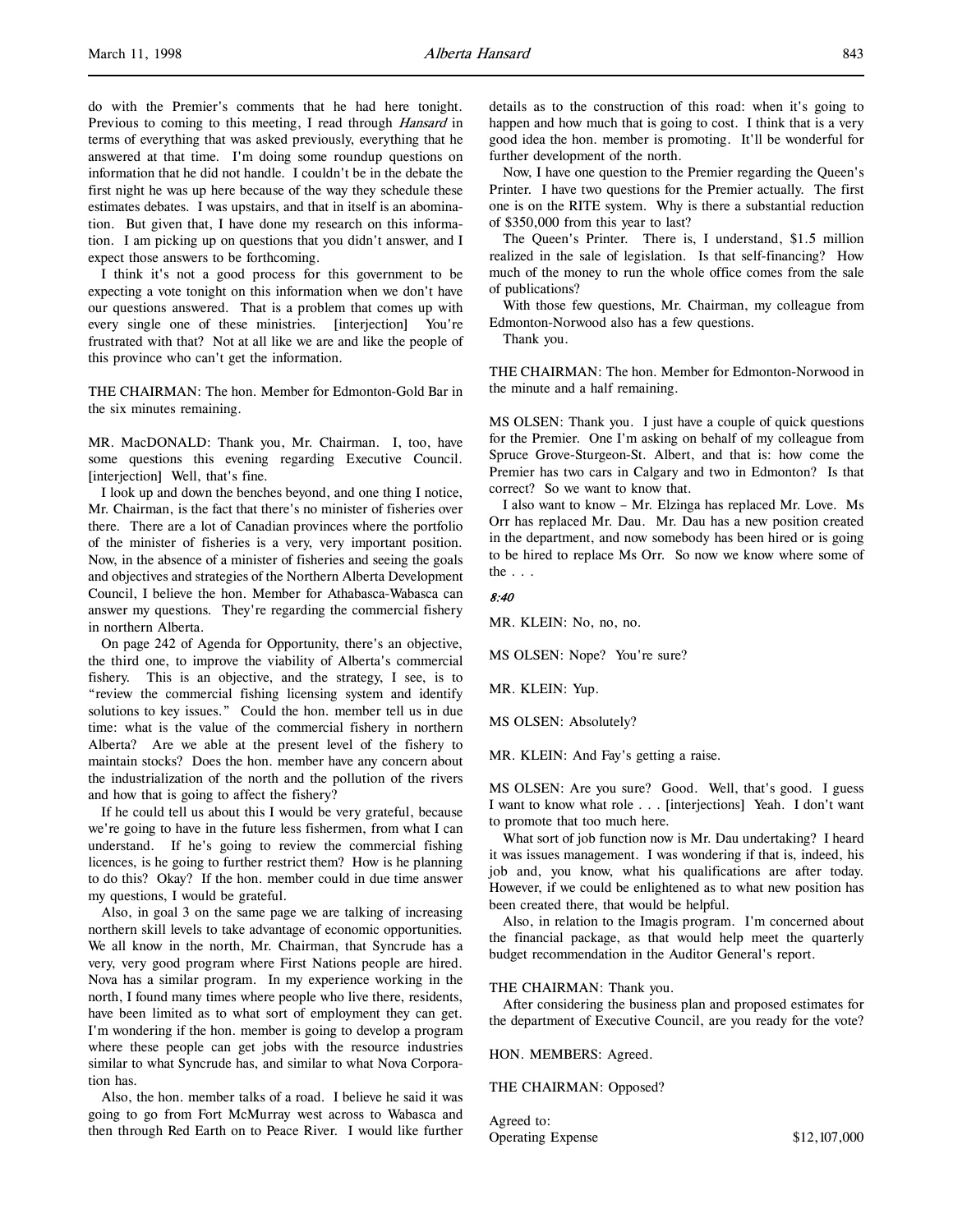THE CHAIRMAN: Shall the vote be reported? Are you agreed?

HON. MEMBERS: Agreed.

## THE CHAIRMAN: Opposed? Carried.

That ends this particular part of the Committee of Supply.

We'll just take a moment to let the people in the gallery understand what's going on, if we understand it correctly. This is the informal session of the Assembly. We're hearing from subcommittees that are reporting to this committee, the Committee of Supply. Normally there is more give and take in the reportage. It's much more structured so that the reporting period is 20 minutes on one side, 20 minutes on the other side, and five minutes for the NDs. Then the vote is called. So if you can understand that.

This is, as I said, the informal part of the Assembly. Hon. members are allowed to have juice, tea, coffee, et cetera, as well as water, and they're able to walk around – normally in the Assembly they can't go anywhere except their desks and outside – and they're allowed to remove their coats. It's much more informal, and as you can see, some people are quietly engaged in conversation. So it is less formal, just for your understanding.

We'll go on to the next part of the Committee of Supply, which is hearing the reports of the designated supply subcommittees. I just want to review for all hon. members so that we agree at the outset. The House leaders of the government, of Her Majesty's Loyal Opposition, and of the third party have agreed that when the subcommittee reports to the Committee of Supply, the chairman of the subcommittee shall report, and his or her report shall include any recommendations agreed to by a vote of the subcommittee and shall not exceed 20 minutes in duration, after which time the person designated as the Official Opposition critic will also make a brief oral report, not to exceed 20 minutes, and if the third party New Democrats so choose, their critic can also make a brief report, not to exceed five minutes, at which time the vote may be called.

So with that reminder, are we agreed that that rule holds tonight?

#### HON. MEMBERS: Agreed.

#### THE CHAIRMAN: Opposed? Okay.

We will begin, then, the next part of Committee of Supply's deliberations on the estimates of the Department of Justice and Attorney General. To begin those, we'll call upon the chairman of the subcommittee for that department's estimates. So we'll call on the chairman now. The hon. Member for Airdrie-Rocky View.

## Justice and Attorney General

MS HALEY: Thank you very much, Mr. Chairman. My report will be very brief. I would just like to inform the House that the designated subcommittee of supply for the Department of Justice met on Monday morning, February 23. We had incredible cooperation in the committee, and I would like to thank the minister and the Justice critic for the Liberal opposition, the Member for Edmonton-Norwood, for their co-operation in setting up the motions.

I'd like also to report to you that there were no recommendations that came out of this particular DSS.

[Mrs. Gordon in the chair]

Finally, to just comment that I appreciated the give and take in the meeting. We had very good questions from the opposition and good co-operation with the opposition so that the minister could answer the majority of those questions while we were in fact meeting.

Madam Chairman, that's really all I wanted to say. Thank you.

MS OLSEN: I just have a few more questions that I'd like to put to the Justice minister. I'd like to start with some of the goals that the Department of Justice has talked about meeting and basing their achievement bonuses on. Under preventing crime through community policing, identified is encouraging police services to expand to community policing. I'm just wondering what indeed was done by the Department of Justice to encourage that. Most police services over the last eight to 10 years have already made that move. So what specific steps has the minister taken to encourage that particular goal, and what new has he done?

In terms of increasing public awareness and consulting with joint stakeholders, I'm wondering what opportunities the Department of Justice has provided police commissions and police committee members "to broaden their knowledge of their role in the justice system/law enforcement community." So what exactly has he done?

Also, under that particular heading he talks about working with departments to

bring increased focus to ensuring the availability of appropriate prevention/early intervention programs for children who are at risk for future criminal involvement.

I'm wondering what prevention or intervention programs he has developed in this regard.

I've already asked how many Crown prosecutors were hired and if the 18 were hired from last year and if we're keeping up with the number of prosecutors that are leaving and bringing on as many hired by the Department of Justice.

Streamlining the process. I'm not sure what process we're talking about. The department talks about improved case management in the courts. Well, specifically I am concerned – I've brought this up before – about family court, provincial. I talk to lawyers here who say that it's up to 24 weeks to get into family court, provincial. Now I'm talking to lawyers in Calgary who say that it's eight months. I'm wondering when the Justice minister will ensure that this becomes a key performance measure and it's not just provincial criminal court that he has time to trial performance measures for.

Following that, I'm wondering what improvements have been made to the maintenance enforcement program. What specific recommendations have been implemented from the Correctional Services Efficiency Review?

Developing appropriate dispute resolution mechanisms. I'm wondering what the success rate has been for the adult alternative dispute resolutions. The Department of Justice talks about meeting some goals, and they talk about alternative dispute resolutions and examining options for alternative dispute resolutions in civil cases. I'm wondering what action the Department of Justice and the minister took to search out alternative dispute resolutions and different methods of mediation with the victims of sterilization prior to deciding Bill 26 was the brilliant answer.

Also, examining program delivery alternatives. We talk about working with the RCMP to enhance accountability and to improve both cost effectiveness and citizen satisfaction. I'm wondering how this was done. What exactly was your measurement tool in determining that you've achieved this goal?

You talked about expanding the range and appropriateness of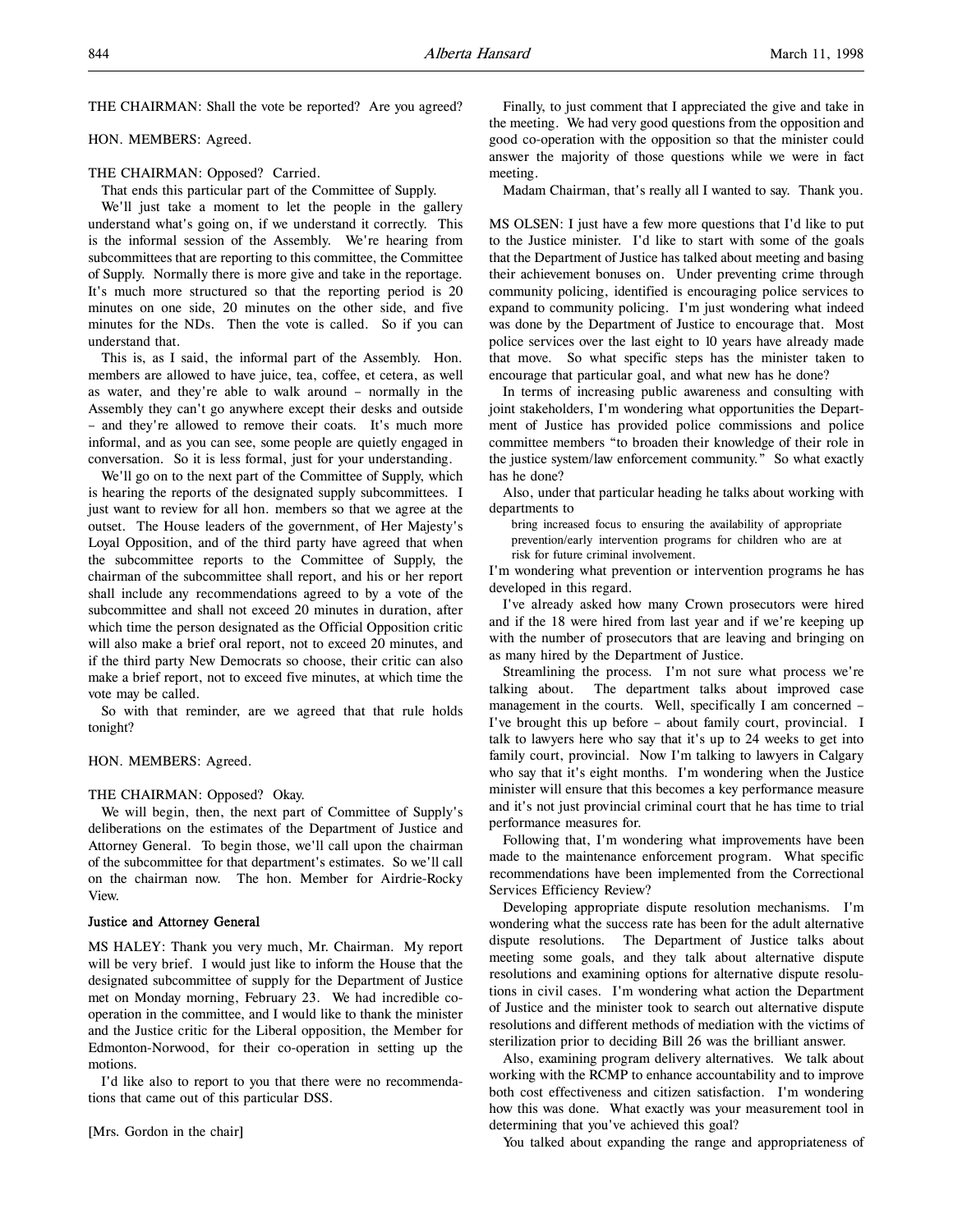sanctions, and I'm wondering how that was achieved, through what process.

The Department of Justice has opened two work camps for young offenders at Wabasca-Desmarais and the Enviros wilderness program in the Calgary foothills, and I'm wondering how many offenders are there, how many staff, how much money, what the recidivism rate is out of that camp.

## 8:50

Next I'd like to talk about the whole idea of conducting costsharing reviews. The Justice minister talks about dealing constructively with federal colleagues on matters relating to the Young Offenders Act, the housing of selected federal offenders, child support guidelines, ensuring the proceeds of crime . . . What exactly did the minister do and the Justice department do to achieve this, and what's the further process down the road?

There's an achievement bonus for meeting all these goals. I'm wondering what percentage of each individual salary management employees will receive as part of the new management compensation package. I'm wondering how much the total management compensation package will be in comparison to the employees' package, and when will the employees know what their compensation is going to be? It's being held off, apparently, subject to agreement with the Alberta Union of Provincial Employees until that's completed. Are the employees expected to wait until their collective bargaining is completed, or are they going to get their bonuses when everybody else does?

Next I have some questions about some specific department areas. We talked about no increase to legal aid. We see no increase there, and I'm wondering how that's going to work with the new domestic violence legislation – the review in other jurisdictions shows that the legal aid system has been utilized and so has money been apportioned for this particular project – and what other initiatives the Department of Justice is going to undertake to ensure that this particular project goes ahead. There needs to be a commitment to funding for training all police officers in this province, prosecutors, people in the shelters who work with the abuse victims. So I'm just wondering exactly what the Department of Justice is doing in relation to that, where the cost is going to be shared with other departments. I'm just concerned about it being appropriately funded.

In relation to the court and prisoner services, right now there are a number of problems with court and prisoner services, and I'm wondering how many CAPS, which is the acronym for that particular department, employees have been charged or investigated for sexual harassment. What steps has the Department of Justice taken to address sexual harassment within CAPS? How many women work in court and prisoner services? How many women are promoted? What is the extent of your sexual harassment policy? How much do you anticipate spending on a substantive program? Has that been accounted for in this budget?

How much money did the government pay for outside legal counsel for the good advice to invoke the notwithstanding clause in Bill 26?

How much money has the department paid for outside counsel for the Delwin Vriend challenge? Have you any contingencies, and will you invoke the notwithstanding clause if it's in favour of Delwin Vriend?

How much are you spending on the internal review of CAPS? What does the internal review of CAPS look like? What's the mandate, the terms of reference? What is really going to be achieved? There are some concerns by people that nothing will be achieved out of this. Indeed, as recently as two days ago I

found out that transcripts from members who were asked to comment on the work environment within CAPS – their criticisms of the department were whited out when they received their transcripts. So that causes me some concern.

I'd like to know how much money is set aside in continuing liabilities for expected settlement payouts for the ongoing sexual harassment litigations within court and prisoner security? How many CAPS members who have had sexual harassment complaints substantiated against them are still employed with the Department of Justice? I think you probably know where I'm going with all that.

I'm concerned about performance measures and whether or not we need to see some performance measures from each different department.

MR. MacDONALD: Oh, so we'd have a performance measure on the performance measure?

MS OLSEN: Well, we may have to have performance measurements on the performance measurements.

The Justice minister came up with some great key performance measurements this year. I'd like to see some other key performance measurements. I'd like to see one that's going to show us how indeed we're going to measure the success or failure of the family violence legislation and how that's going to impact actually on the budget of the Department of Justice. I see nothing here that looks like an increase in some of the areas that we need for that particular program.

I'd also like to encourage the minister and would ask him what his intent is to ensure that the family violence legislation is going to be developed and used on reserves. As it stands right now, there's no protocol in place and there will be a requirement. In order for that program to be successful on reserves, there has to be protocol in place and there has to be some training with the aboriginal policing agencies in this province to ensure that they understand the program.

Also, some concerns about the program through the review of the Saskatchewan legislation in that in remote areas the police fail to lay charges or they fail to use the legislation because they cannot guarantee the protection of women in those areas. I'm wondering where the Justice minister will go in terms of helping create a better environment for the use of this legislation in remote areas. He may indeed want to work something out with the department of social services in terms of women's shelters or look at some other alternatives just to make this legislation a little more equitable.

As I said earlier today in debate, I had the opportunity to listen to Madam Justice l'Heureux-Dubé, and she talked about equality in legislation and equality in law, and if we're going to create legislation, it has to be equitable. It has to be able to be applied to everybody across this province. That raises some concerns for me within the whole issue of the domestic violence legislation.

Another concern that I have in relation to the domestic violence legislation is the whole issue of collecting data. I think that in order for us to show that this program has been successful, we need to create a tool that is going to be appropriate for all police agencies, all social service agencies that work with the legislation to measure that. I've recommended a four-part form, one that the Department of Justice pays for: one that would have one copy stay with the agency, one copy to go to the Department of Justice, one to go to the court file if there were charges laid, and one would stay with the file for the emergency restraining order. I'm just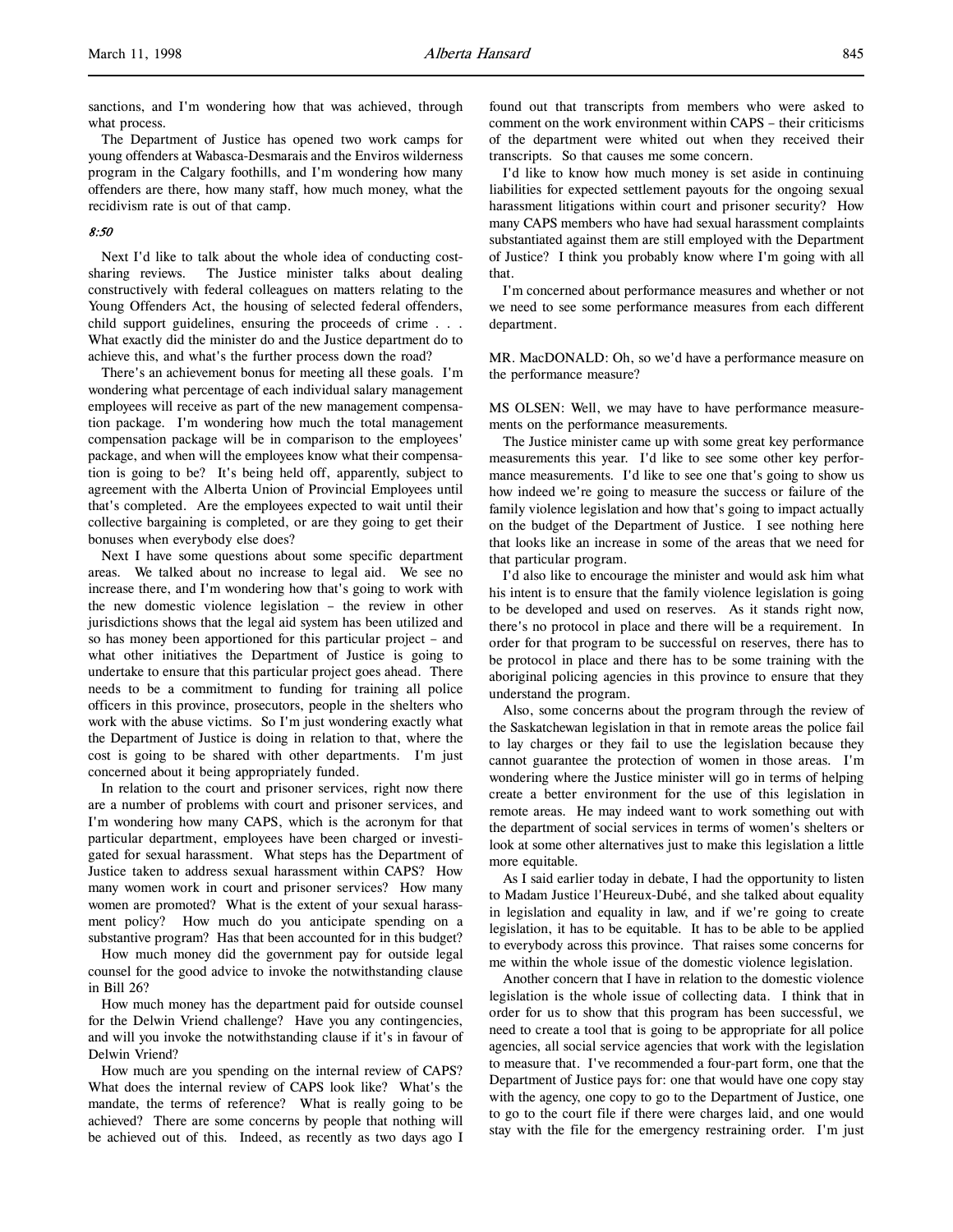wondering if the minister would undertake to produce something like that so that he, then, indeed is the master responsible for collecting the data and that his department is the one that is collecting the data and producing the information we then can develop key performance measurements from.

#### 9:00

My other concerns relate to the maintenance enforcement program. You've talked about how you've worked to enhance the program. We do not have a specific key performance measurement, so I'm wondering if we're going to be able to do something about that.

The crime rates. Measuring Up, the third annual report on the performance of the government of Alberta, talks about the violent crime rate. The crime rate since 1986 peaked in 1991 and has been on a downward trend since then. It's great that the goal of the Department of Justice is "to protect the safety and security of Albertans and ensure that Alberta is a safe place to live, work and raise families." I'm just wondering what influence he has over his target "to reduce Alberta's crime rates below the Canadian average by the year 2000." That indeed is not something that the Department of Justice has a lot of control over.

Your measurement talks about measuring "the violent and property crime rates over time and compares these to the Canadian crime rates" and that "a formal report must be [made to] the police to affect the crime rate." Well, we also know that there's a nonreporting rate as well, because many people don't report break and enters, don't report certain thefts because the insurance deductible is often greater than the actual property. There's a whole number of variables that go into the crime rate, so I wouldn't want to be giving any one department, be it the Department of Justice, the police, or anybody else, the sole responsibility for reducing the crime rate in this province.

The other thing I'm concerned about – and again, we've talked about it – is the increase in organized crime across this country. We know it's happening in Vancouver. Vancouver is not very far away. We know that the drugs go down highway 1 and we know that drugs travel down highway 16, down those two corridors, and that they're fairly safe routes to go down. I'm concerned when I hear reports that prosecutors in Vancouver often do not want to take on cases that involve members of the Hell's Angels or other motorcycle gangs. I'm just wondering if that has raised some flags for the Justice minister when we talk about organized crime here. Obviously, there are some problems elsewhere, and we have to learn from those jurisdictions. I would like to see the Justice minister get serious about this and work towards ensuring that this province does not suffer what other provinces have through organized motorcycle gangs, which create a severe problem for police and public safety.

With that, I will let my colleague from Edmonton-Ellerslie take over.

MS CARLSON: Thank you, Madam Chairman. I, too, wish to speak to Justice this evening. My comments will particularly be around the maintenance enforcement program. We have had a very poor program when it comes to maintenance enforcement in this province for many years. It's with some sadness that I see that there are no indications in the next coming year that the minister is going to be paying any specific attention to this particular program. We've got the one key performance measurement that they're considering now looking "at a national level in order to compare the effectiveness of maintenance programs across Canada." I just don't think that's good enough.

We have a situation here where we can make a huge difference in the lives of children in this province, and the minister is just passing that window of opportunity by. That's really too bad, because there are some places in North America that do have a very effective program and that are making a difference. So I hope the minister will take that under consideration.

THE DEPUTY CHAIRMAN: After considering the business plan and proposed estimates for the Department of Justice, are you ready for the vote?

HON. MEMBERS: Agreed.

| Agreed to:               |               |
|--------------------------|---------------|
| <b>Operating Expense</b> | \$349,801,000 |
| Capital Investment       | \$1,580,000   |

THE DEPUTY CHAIRMAN: Shall the vote be reported?

HON. MEMBERS: Agreed.

THE DEPUTY CHAIRMAN: Opposed? Carried.

#### Municipal Affairs

THE DEPUTY CHAIRMAN: The chairman of this subcommittee was the hon. Member for Wainwright.

MR. FISCHER: Thank you, Madam Chairman. The designated supply subcommittee on Municipal Affairs met to consider the ministry's '98-99 estimates on Monday morning, March 9, and it is my pleasure to report to the Committee of Supply on our deliberations. The minister and her senior officials gave an overview of their estimates and answered the questions posed by the members present. The minister has committed to table further information in this Assembly and also encouraged the members to bring specific concerns to her attention.

Municipal Affairs is a diverse ministry with four core businesses. As the minister noted in her opening remarks, sometimes we think of only local government services when we're speaking about Municipal Affairs, but in fact the ministry is also responsible for providing affordable housing to those most in need, increasing awareness of consumers in the marketplace, and providing for excellence in the delivery of registration and licensing services. The ministry understands the importance of accountability and has taken steps to make this part of their business plan. This is particularly important given the number of municipalities, housing management bodies, community-based groups, and registry agents that deliver programs on behalf of the minister.

Madam Chairman, the '98-99 budget request of \$472 million for Municipal Affairs is approximately \$194 million higher than last year, and this big difference is due to a onetime grant of \$232 million to repay debenture debt owed by the Alberta Social Housing Corporation. The minister outlined the budgets for each of the core businesses of her department and spent some time describing the new three-year targeted municipal assistance program. Under this program \$10 million will be available in '98-99 to give municipalities a hand up to help them achieve sustainable futures. The ministry is finalizing the criteria for this conditional program.

Madam Chairman, I'd like to quickly summarize the questions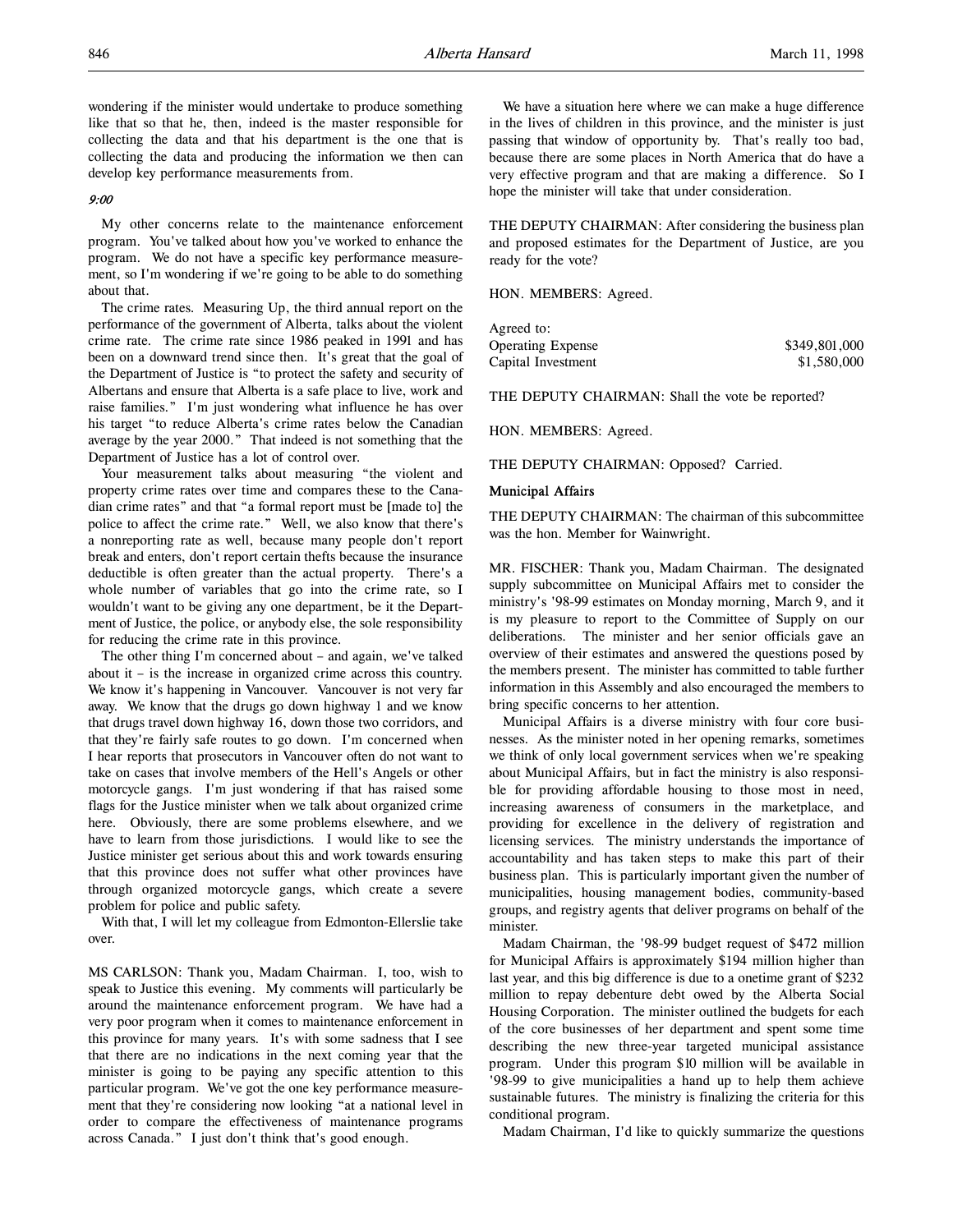asked by the committee members under each of the four core businesses. In the area of local government services, the minister responded to questions on performance measures, the quality of assessments, unconditional municipal grant programs, the new targeted municipal assistance program, regional planning, sale of parcels of land in the Pincher Creek area, restructuring of municipalities, farm assessments, support to the cities of Edmonton and Calgary, the Municipal Financing Corporation, intensive livestock operations, infrastructure in rural Alberta, and revenue sharing between municipalities.

On the minister's support for housing programs, the minister dealt with questions on support for seniors' housing, group homes, social housing units in Edmonton and Calgary, the budget for housing programs, performance measures, and lodges in rural Alberta.

## 9:10

On consumer affairs, the minister dealt with questions on telemarketing fraud and home renovation scams and on performance measures.

On Alberta Registries, the minister answered questions on service fees charged by registry agents, the fee for drivers' licences, security of information, training for registry agents, redesign of corporate registries, and the revenue projections for next year.

The minister also dealt with questions on the budget for the deputy minister's office, staff reductions, and accountability.

Madam Chairman, I'd like to thank the minister and her staff for providing comprehensive answers to these questions and for committing to follow up in a couple of areas. It was an informative meeting that gave us a good understanding of the challenges facing Alberta Municipal Affairs. I must say that it was a good, co-operative meeting. There were a lot of good questions asked and more listening done than talking, and that was good.

I'd like to say in conclusion that the goals, objectives, and performance measures of the ministry reflect and support the overall goals of the government and incorporate key recommendations from the Growth Summit.

Thank you, Madam Chairman.

THE DEPUTY CHAIRMAN: The hon. Member for Edmonton-Manning.

MR. GIBBONS: Thank you, Madam Chairman. I have a few more statements and concerns on Municipal Affairs, and this is more to make sure it's on the record, items that I didn't say the other day.

I did say something, and it started around the Growth Summit. The Growth Summit was the 1997 fall session, without elected members of the Legislature. I'm not being negative, but when the government has been playing the same tune on a one-string guitar since 1992, "Cut the deficit at all costs," then the Growth Summit was practical.

Leading up to the Growth Summit, statements were quoted, starting off with how economic growth brings many challenges including increased pressures for improved infrastructure, education opportunities, new jobs, higher salaries. Of these, infrastructure is the most important to the municipalities of Alberta. Since municipal infrastructure is critical to achievement of this government's economic development objectives and since part of the reason for the current infrastructure deficit at the municipal level has been the cutbacks to provincial support, it is absolutely necessary that the Alberta government be full partners in addressing this problem.

I've been quite critical over the last few weeks, stating that the government has not been listening to the Growth Summit or to what has come out of the MASH segment. I'd like to congratulate the announcement last Friday – and that was leading up to our meeting on Monday – of the Premier's infrastructure task force. I have great confidence that maybe this will bring together a group of people from the province that have full knowledge in this segment and hope that the remarks I've said over the last few weeks will turn out to have some effect on pushing this forward.

I must stress that for this government to regain the confidence of Albertans, the task force cannot perform this assessment in isolation. Hopefully, this will lead to support for municipalities in order to deal with the extreme financial constraints in the past four years. The MASH sector at the Growth Summit have had to defer repair or replacement of capital assets. A 1996 survey of Albertan municipalities has found that the most common method used by municipalities to adapt to the provincial grant cuts and to the service downloading was reduced spending on infrastructure, notwithstanding implementation of the national infrastructure program during the same period.

I'm going to lead into a few things. In July and August 1997 we the Liberal caucus sent out a survey to all municipalities, towns, villages in the province. We have results back of 39 percent. Some of the questions asked – I made statements to them. It was not knocking the government, not doing any more than setting out some plans that if we were government, what would happen?

Number one. "Municipalities and the provinces should work as partners." Hopefully, this Premier's council can do that. Example:

Municipalities should not only be consulted when decisions are made that impact them, but should have an active role in the decision making process.

It is one thing to go to banquets and talk to your local MLA, but when it comes to the decision-making, I hope you take those considerations in place.

Number two. The statement to them was:

A formal declaration outlining the roles and responsibilities of these two levels of government should be written and signed by the province and municipalities.

This is something that I read in an article in the paper last week that I hope maybe will come into effect.

Number 3:

A three-year rolling grant funding framework should be provided by the province for all municipalities to plan their infrastructure and other financing needs in advance. Such a framework will have been developed through negotiation between the province and municipalities where both parties take an active role in forming this framework.

Some of the questions that I put out to these municipalities where downloading from the province has impacted negatively on services and infrastructure in municipalities – the results: 91 percent agreed or strongly agreed to this; 4.5 percent disagreed or strongly disagreed; 4.5 percent were neutral or no opinion.

Another question that I put out there was: property taxes should no longer be used to fund education. Eighty-two point one percent agreed or strongly agreed; 7.4 percent disagreed or strongly disagreed; 10.5 percent were neutral or no opinion.

I know we've just gone through a study on the MGA, and that is coming up in the near future, but this is another question we put out there: the Municipal Government Act is too complicated in its application. These are the results from the question: 29.9 percent agreed or strongly agreed; 35.8 disagreed or strongly disagreed; 34.3 percent were neutral or no opinion.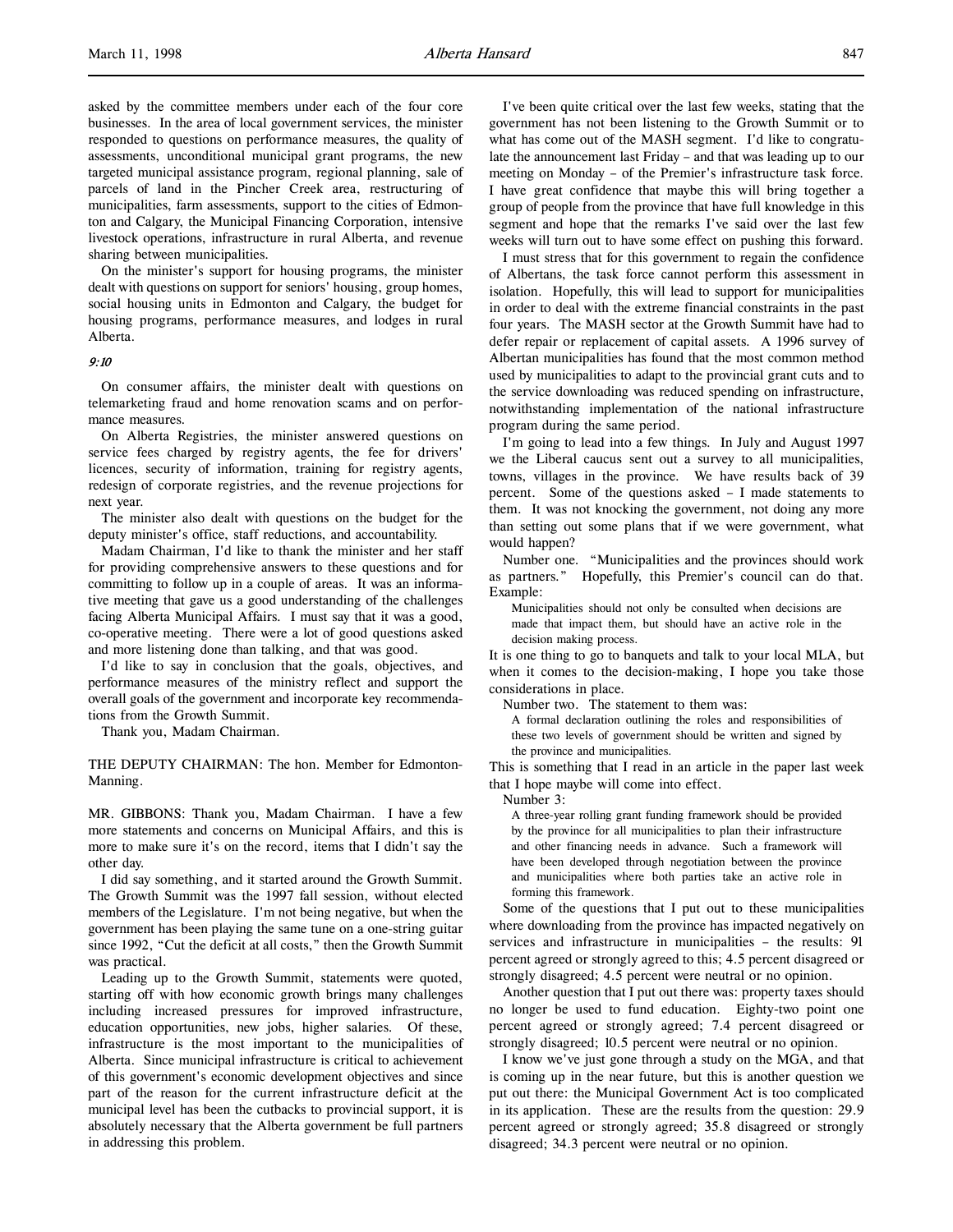Another question was: amalgamation of municipalities should only occur after a majority of citizens within each municipality approves such a move. The answers to this one were: 91 percent agreed or strongly agreed; 3.0 percent disagreed or strongly disagreed; 6 percent were neutral or no opinion.

On the amalgamation one, one thing I did say in the designated subcommittee the other day is that if the province is going to go into this type of application and ask for amalgamation, then the province should be there for the next few years afterwards to work in conjunction with the municipality so that can come to some future drawing card. What's happening up in the Fort McMurray area? I did go to AUMA and I listened to them. After that I asked some of their councillors what would happen after the honeymoon is over, honeymoon meaning: you've got the councillors that bought into it right now; what happens in the next five to 10 years, whether or not they are going to back this one?

Some of the other things I want to bring out and some questions probably. I did praise – I did send a letter off to the members of the nonprofit organization on tax exemption. In reading papers throughout the province, I just wonder if there is any fallout from it. I myself am totally for it, and from what I've read, I see a lot of pluses in it. I just wonder: is everybody happy? That maybe can be a question that can be passed on. Or are there any major concerns around chambers of commerce, golf courses, curling rinks, and so on?

Some of the other supports that we should be looking at. In the Calgary area, not only do we talk about the infrastructure, the Deerfoot, everything that's happening down there, but the other item that was happening this year was the lack of housing. I'm wondering whether or not there has been any signed partnership or any partnership in the Currie barracks; that is, in the movement of people from downtown out into that area. Or is this just another one of those statements like: not in my backyard, the NIMT, not in my term, phrases coming from politicians in that area? The reason I lead up to that is that in meetings with the Salvation Army – I probably met more inner-city groups in Calgary than I know in my own city of Edmonton – they all stressed the fact that maybe that's where you could send the new Calgarians that came in that are actually working at \$6 an hour jobs and free up the buildings downtown and the facilities downtown for the street people that have been using those areas for a long time. Then you wouldn't have a thousand people sleeping on the streets every night down there. Thankfully we didn't have too many days of minus-40 weather.

### 9:20

[Mr. Tannas in the chair]

The other point I want to bring up is with respect to some of my tours. One of my tours was to Jasper. I want to read to you what the Jasper town vision statement is.

Jasper is a small, friendly community with a unifying sense of purpose, set in the natural splendour of Jasper National Park. Residents value and promote quality services, controlled growth, affordability, equitable taxation, eligible residency and environmental integrity.

Jasper is represented by locally-elected, accountable residents administering a form of municipal government designed and accepted by the community and Parks Canada. Planning and decision-making are characterised by a high degree of local participation which respects both community and National Parks values and authorities.

Development within the community demonstrates a local commitment . . . to plan, control, and balance growth. Community values emphasise the appreciation and preservation of Jasper's history and traditional architectural . . .

But one thing that is very emphasized. Let's take their education tax comparison. This is an address of a property: 100 Patricia Street. The estimated levy on this house in Jasper is \$2,240. If this house were located in a similar location in Hinton, it would be \$395, which is a 567.1 percent difference. The same house in High Prairie: \$381, a 587.9 percent difference.

We go into what the municipal taxes were. In 1994 they were \$361. They only jump to \$400 in 1997, 2000, and 2005. The education tax, though, in 1994 was \$638. The education tax in '97, 2000, and 2005 is expected to be \$2,240.

The federal government's municipal charges are just as bad as the provincial education tax. It's \$35 in 1994, \$35 in 1997, and \$800 for 2000 and 2005. Utilities and land rents. The land rents are jumping in 2000 to \$2,795, and 2005 being \$5,591. Today it's at \$125. So just to show the ministry some of the dollars and cents there: with the education tax and the federal municipal charges, these have actually brought what was a levy of \$1,434 in '94, \$3,125 in 1997, up to \$9,530 in 2005.

I've got lots of things I could explain about Jasper. I believe the ministry probably has these, but we have to stress that the town of Jasper – the other items that are happening hopefully in Banff leading up to March 26, the meetings there, will bring some help to them.

Also, going back to some statements made at the designated supply subcommittee about urban and rural. The problem between the urban and rural can only lead to the fact that a sheer magnitude of traffic is the problem. Calgary roads per day carry 120,000 vehicles on the Glenmore at the causeway, up to 85,000 on Macleod Trail, 14,000 at 4th Street N.W., and up to 40,000 at 52nd Street N.E. In comparison the north/south corridor carries 2,000 vehicles per day at Coutts, 15,000 between Lacombe and Leduc, 15,000 to 20,000 between Calgary and Red Deer. So just to clarify something, hopefully this new Premier's infrastructure committee will be looking at these differences in traffic flow and not just say that it's urban against rural. I think everything I've said up to this point is that I defend rural a lot.

Also the housing starts in Calgary. It's got to be emphasized here, and I think it has to be put on the books as to what's really happening. It's fantastic for Calgary. In 1997, 59 percent of all growth in the province in permits was in Calgary. Edmonton, my city, is comparably 26 percent. So there is great stress on the roads and the freeways and that down there.

Lastly, I'm going to talk about a couple of things. It was brought up somewhat the other day in designated supply, and that is the province pondering the role of being in the manure management business. Hopefully, from what I read in the Lethbridge paper and so on, those different things will be looked at quite seriously.

Is there anything that anybody else can add to this? Thank you, Mr. Chairman.

THE CHAIRMAN: The hon. Member for Edmonton-Gold Bar.

MR. MacDONALD: Thank you, Mr. Chairman. I have some additional questions for the hon. Minister of Municipal Affairs. I must say that I enjoyed our exchange the other morning, and I found it quite useful and worth while.

My first question for the minister this evening is on page 307 of the Agenda for Opportunity. The fourth goal that is proposed reads:

Ensure that Alberta's recreational, agricultural and undeveloped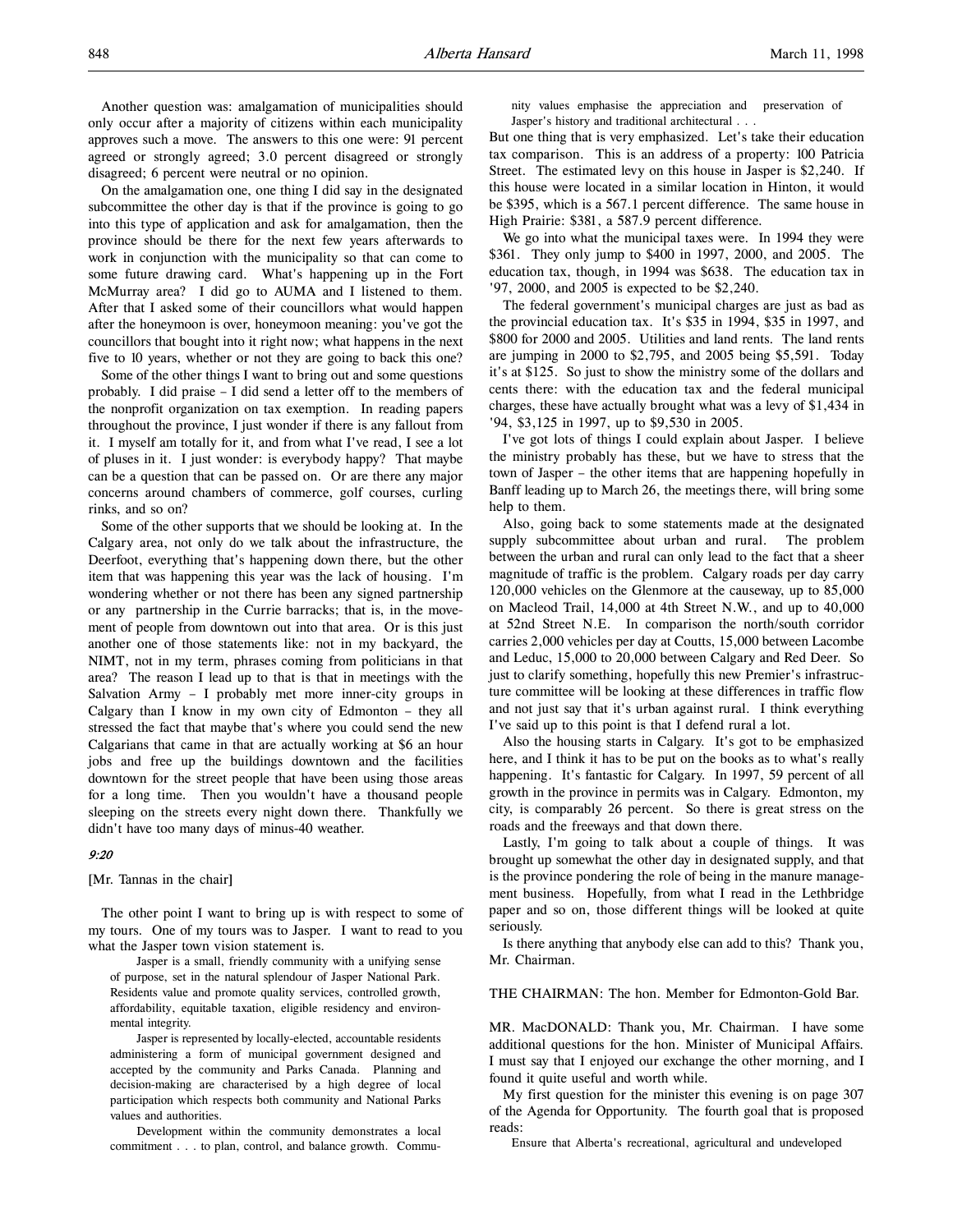private lands continue to be owned and enjoyed by Canadians while preserving the opportunity for foreign investment.

That's quite a statement, considering that there are some provinces in this country that have strict controls on the foreign ownership of their land, in particular their farmland.

I realize that the minister has the best interests of Alberta at heart, but now that we're talking about the MAI, the multilateral agreement on investment, I'm curious as to: what is the purpose of this goal? If we are talking about more globalization, borders are going to be open for all sorts of investment, and I think, as I recall, there was \$180 billion of foreign investment in this country. The care and protection of our farmland, all land in this province, is of particular interest to me because I'm a nationalist.

This is quite interesting because we know that the multilateral agreement on investment is going to mean a lot to this country. Canada is a trading nation, and Alberta certainly is a trading province. All we have to do is look at the construction that's going on here with natural gas pipelines to the south to emphasize just how important trade is to the economic well-being of this province. But the provincial government has a responsibility to Albertans to ensure that this MAI agreement is a deal that fully supports our interests, meets our requirements, and safeguards our values as a society. Now, if the minister could please tell us what her department has in mind in relationship to the MAI with this goal, I would be very grateful.

#### 9:30

The other day I didn't get a chance to talk at length about CKUA. CKUA is a matter that I guess is behind us. The radio station is up and running again, and I hope it runs well into the next century without any shutdown. CKUA is a voice that we need to hear throughout the province, whether it's on the AM or the FM band. It's comforting for a guy like me to know, whenever I go up north to work in the oil fields, that CKUA is always there. I think that in order to ensure that history doesn't repeat itself, we need to make the members of this Assembly aware of the events that led up to the unfortunate stoppage of CKUA.

Now, Mr. Chairman, the Auditor General last summer had a lot to say about CKUA. I'm skeptical of a lot of these business plans that come forward, and so was he about this particular business plan. Now, he goes on:

Between August 1, 1994 and March 31, 1997, the Foundation paid consulting fees and salaries totaling \$772,000 to the Chair and four of the Foundation's directors (or organizations controlled by them).

Now, this is an example of privatization and deregulation not working. I will continue with CKUA later.

Thank you very much.

### THE CHAIRMAN: Okay.

After considering the business plan and proposed estimates for the Department of Municipal Affairs, are you ready for the vote?

HON. MEMBERS: Yes.

THE CHAIRMAN: Opposed? Okay.

| Agreed to:                 |               |
|----------------------------|---------------|
| <b>Operating Expense</b>   | \$472,072,000 |
| Capital Investment         | \$2,542,000   |
| Nonbudgetary Disbursements | \$22,900,000  |

THE CHAIRMAN: Shall the vote be reported?

HON. MEMBERS: Agreed.

THE CHAIRMAN: Opposed? Carried.

#### Health

THE CHAIRMAN: We'll call upon the hon. Member for Calgary-Fish Creek.

MRS. FORSYTH: Thanks, Mr. Chairman. The designated subcommittee met on Monday, March 9, and I'd like to compliment the minister. He listened intently and gave his commitment to written answers.

It's my pleasure to report on the meeting of the designated subcommittee on Health. We met with the hon. Minister of Health and several senior officials from his department. Accompanying the minister was Mr. Donald Ford, deputy minister, and Mr. Aslam Bhatti, chief financial officer for the department. Members from both sides had an opportunity to ask questions of the minister with respect to the 1998-99 estimates.

I would also like to thank members from both sides of the House for their co-operation in making the meeting run efficiently. We covered a number of topics, and I would like to provide a brief overview.

The minister informed the committee that Health spending would be increasing over the next three years by a total of \$489 million. In the last year's estimates funding for health authorities will be increased by \$82 million, with a onetime allocation of \$40 million for equipment in addition to that. Several RHAs will also receive funding for this year only to eliminate the deficit and debts they inherited when they were established.

There are other areas which are to be receiving funding increases. They include the Provincial Mental Health Advisory Board, the rural physician action plan, and physician services. More funding will be going to palliative care patients so they can get the care and support they need in their homes, which I was pleased to see.

As well, specialized services offered in Calgary and Edmonton such as organ transplants, renal dialysis, and cardiovascular and neurosurgery will see an increase of funding of \$29 million.

Discussion ensued, with members enquiring about the department's performance measures, regional health authority funding, population-based funding, and some of the information technology initiatives the department currently has under way, such as Wellnet. Many more issues were discussed, and I'm sure that over the next few days the minister will be responding to the points raised by the opposition.

## [Mrs. Gordon in the chair]

In presenting the report, Madam Chairman, I'm not able to deal with every matter that was considered by the subcommittee. This is just an overview of the discussions that took place. I would encourage any members who are interested to review the debate in *Hansard* for that day.

Once again I'd like to thank the minister, his officials, and members from both sides of the House.

THE DEPUTY CHAIRMAN: The hon. Member for Spruce Grove-Sturgeon-St. Albert.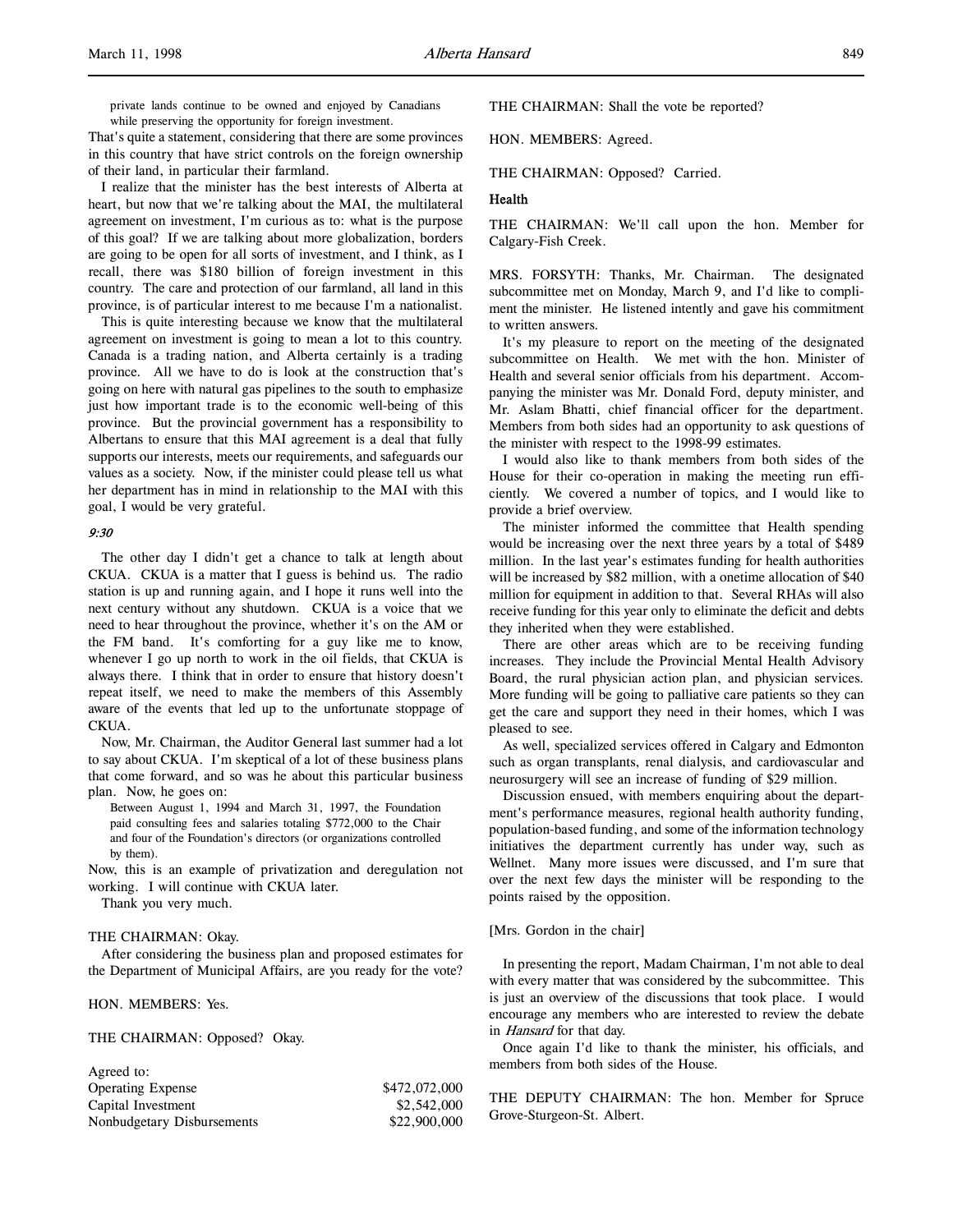MRS. SOETAERT: Thank you, Madam Chairman. I see the minister is going to table several answers, and I appreciate that. We will read through them since we can't all be in the same committees at the same time.

I have a few more concerns that seem to come up regularly in health care, and I would bet this is almost the hottest department, of course next to Justice, most of the time. A few things – one in fact that I heard tonight from a senior who didn't want to wait for eye surgery so got cataracts removed at the Gimbel centre for \$1,000 and then had to buy eyeglasses on top of that. Now, she was wondering what kind of coverage there is for seniors. Does that regularly happen? What's happening with the Gimbel Eye Centre in that regard? Now, I know it's a private clinic, but certainly we have some control over that.

One thing I am particularly interested in is the definition between auxiliary hospitals and nursing homes, because I think they're virtually doing the same job. I know nursing homes often have a religious affiliation to them. I guess I'm thinking of the Youville Nursing Home, which is in St. Albert, and some of the concerns they have with capital funding. They can't get capital funding because they're a nursing home, yet they do the job of the auxiliary hospital. Now, I know they will be making a submission to the task force, and I hate to say this, but I am sceptical about that task force. I am very concerned that people will spend hours getting submissions ready and they will yet again be ignored. So I would like a real commitment from this minister about that task force that is set up to look at long-term care, because we have an aging population and I don't see any real planning for that, any real vision of that in this budget. I would like to see that.

I would like a sense of comfort for our seniors, and I don't have that within this budget. Certainly if it's just a feel good, do nothing task force again, I'd like to know what that will cost us, and I am very concerned about that task force. [interjection] I'll repeat it. The one that's set up about long-term care. I'm very concerned that it's a feel good, do nothing. I hope it's not, because many others have been.

MR. JONSON: It's hardworking and very frugal.

MRS. SOETAERT: Hardworking and frugal, says the minister. I hope he can prove that right.

I'd like to see the expenses of this task force – are they open to the public? – and where they spend money and what they do. I don't know if that's been tabled for the boundaries task force. If it is, I'd appreciate that. I'm sure that wouldn't be a problem for the minister.

I was saying that the Youville home in St. Albert is a nursing home, and they don't get any capital funding because they're a nursing home with a religious affiliation. I'm hoping that those kinds of issues between an auxiliary hospital and a nursing home will be addressed. I know they're going to make a presentation to that task force, and certainly the work they do is equivalent to an auxiliary hospital. I see some support around the room, so that would be good, because they do marvelous work there and don't have any capital dollars.

As you know, there's no riding – no hospital in my riding, but I'm not asking for one. No riding in my hospital, thank God. No, and I don't expect one either. However, I have real concerns, and you know this. I know my hon. colleague wants a few minutes, so I'll make this quick. I am really concerned about the

boundary issue in health care. I know it's starting to sound like highway 794 in transportation, but my seniors are very worried about accessing, for example, the Youville home because it's in a different boundary. St. Albert is the line. Where I live is five miles away, and they can't get access to those long-term care beds. I know you've heard that from me before. Eventually you'll get so sick of it that those boundaries will open up and we'll have more long-term care beds.

I'm very concerned about red alerts. I'm very concerned about HRG and what it's doing. What part of "no" don't we understand with this? One other question just before I let other people talk. The Red Cross now is not going to be distributing blood – right? – or it's up in the air. I'd like to know what our role is in that and what's happening with it. I went to Ottawa once with the mayor and council from Spruce Grove when they were trying to get the blood plant or whatever it was called at the time in Spruce Grove, and that all fell through. I guess I'd just like to know the process that's going to happen with the Red Cross not playing the role that they always did.

So with those remarks, Madam Chairman, I appreciate the time of the minister. Thanks.

### 9:40

THE DEPUTY CHAIRMAN: The hon. Member for Calgary-Buffalo.

MR. DICKSON: Thank you very much, Madam Chairman. Good evening, Mr. Minister. I'll start off by saying I've been waiting anxiously for responses to the many questions put forward by my colleagues when we had the designated subcommittee of supply. I see the minister is gesturing to a voluminous pile of material on his desk. I take it that he's signaling he has the responses here, at least some of them. I appreciate that.

I remember one department last year where I got the responses to questions in the middle of the summer. It certainly wasn't the Minister of Community Development, let me assure you. But I got those responses, you know, virtually a half year after I needed them to be able to make an informed vote in terms of the estimates. So, Minister of Health, if you've got the responses, I'm encouraged by that. But if the government is going to compress the time for budget scrutiny, we have to find a way, we have to find time to be able to get the responses to members before we get to a vote.

Just a couple of things I wanted to raise, Mr. Minister, that I don't think I got to in the designated subcommittee. There is always a lot of focus in terms of breast cancer screening, but cervical cancer I think in many respects poses a bigger challenge in this province. I refer you to The Alberta Doctors' Digest, February 1998.

The health issues council struck a committee to develop an action plan for improving delivery on cervical cancer screening services. The note was there that

"opportunistic testing reaches only part of the target population. This approach leaves a significant number of Alberta women at risk, particularly in hard-to-reach populations, for this treatable but otherwise fatal disease."

So, Mr. Minister, I'm going to be pressing you, both this evening and in the immediate future, to find out what steps your department is taking to address the gap in assessment that's been identified by many people. Some health researchers have also shared the concern that we're not doing a very good job there, Mr. Minister.

There are concerns I'm going to be able to address because it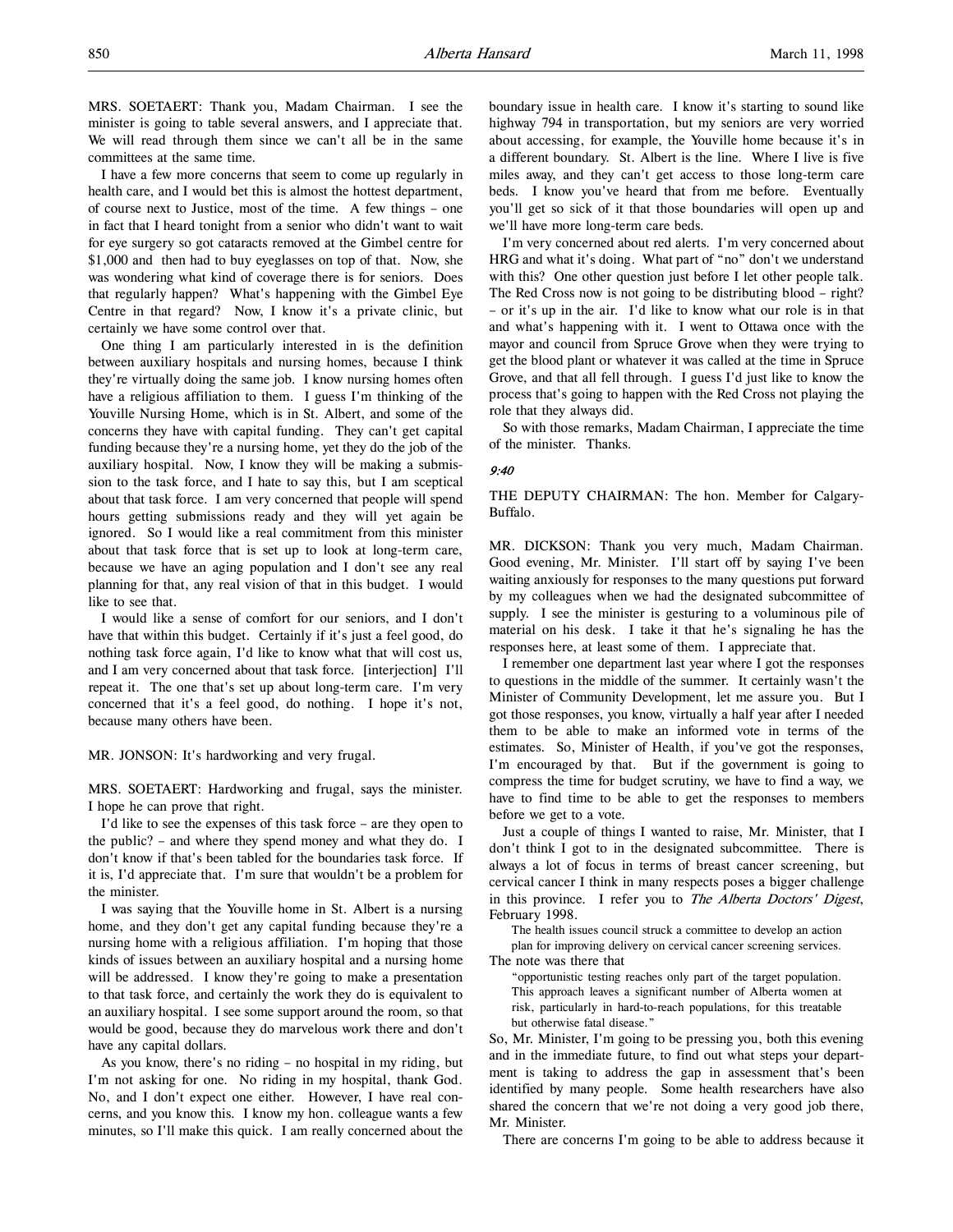looks like the legislative element in your department is suddenly very busy. We're seeing some health bills, so I expect we'll have some good discussion around some of the issues you put in front of us, and more yet to come. I would say, though, as I look at core business 3, the report on corporate governance of regional health authorities, I'm assuming that element 3.3.2 refers to that corporate governance report. My question would be: if so, what recommendations are being referred to? The only recommendations I can find in that report concerning public input are in relation to community health councils, and even then the report acknowledges that many of these community health councils are dysfunctional.

So those are ongoing concerns, and I look forward to reviewing even postvote, postestimate, the responses to undertakings. I hope the minister will provide all of the undertakings. I'll undertake to share them with both of my colleagues who were part of the designated committee.

I do want to acknowledge that I thought the chairman did a good job. This was one of the more productive committees I was part of, although we didn't have time for more interaction with the minister and his deputy.

Having said that, Madam Chairman, through the agency of the pages we've had distributed an amendment which I draw to the attention of members. The motion is that

the estimates for the standing policy committee on health planning under reference 1.0.15 of the 1998-99 estimates of the Department of Health be reduced by \$89,000 so that the operating expense to be voted is \$4,181,711,000.

Now, the reason for that. If the Conservative caucus wishes to keep their members occupied and busy and if we want to provide another chair position in lieu of a cabinet seat, I understand why the government may want to do that, but surely to goodness, Madam Chairman, the dollars for that – and this is no slight on the chair of that committee. I don't want her to think I'm picking on her. She's clearly one of the harder working members in the government caucus. My point is one of principle, and the principle is simply this: if the Conservative caucus chooses to involve their members in that kind of fashion, they're perfectly entitled to do so, but all of the dollars for that ought to come from the Conservative caucus budget, not through a budget for the Department of Health.

The reason is: I've been able to attend some of those meetings, and you have the public discussion . . .

MR. HAVELOCK: That's why they're there.

MR. DICKSON: I'm surprised the Minister of Justice shows any feistiness tonight, Madam Chairman. I would have thought by this time of the night he would have found some quiet place to do some ruminating.

My point, Madam Chairman, on the amendment is simply this. I think it's important that dollars in the Department of Health go to providing health service, to managing health service, not frankly spent on Conservative MLAs. If in fact the government wants to utilize dollars in this way, let's expand those committees so they're all-party committees and they can provide some useful service to the people of Alberta.

I've caught the attention of the Minister of Health. I think he may support me on this amendment, Madam Chairman. In the same fashion that we've asked some Senators to stand aside and create a Senate election, I think that my friend from Calgary-Fish Creek is also going to show that remarkable kind of leadership,

which we see rarely in this Assembly, but we may see it tonight.

Madam Chairman, I'd also have to say that it was the chairman of this standing policy committee – and the reason I say she's hardworking is that she's the one who taught me this great lesson. She said: instead of bringing in these big monster private members' bills, if you just brought in smaller good ideas instead of a big package of good ideas, you'd have a better chance of getting them through. I've been following that member's good advice. It hasn't worked yet, but on this amendment I have a feeling that we're going to be able to turn the tide.

With that, Madam Chairman, I'm going to invite the vote on the amendment, please.

#### [Motion on amendment lost]

MR. DICKSON: Madam Chairman, I'm going to have to talk a little longer then. It's important to mark that this is perhaps the fourth or fifth amendment of a similar nature. I think there's an important message here, an important signal to the Government House Leader, to all members to reconsider the role of standing policy committees or at least the inappropriateness of using department dollars to pay for those standing policy committees.

#### 9:50

In fact, I'm going to suggest to the Minister of Health – because the Minister of Health is somebody who's been open to new ideas in the past, and I can see in fact a little glimmer of light in his eye now at the prospect of being a bit of a reformer this evening. Madam Chairman, my proposal to the minister is this: notwithstanding that I haven't been able to persuade his colleagues this evening to support this amendment, I'm going to challenge the Minister of Health – I'm going to challenge him this evening – to say that from now on when the standing policy committee meets, the Member for Calgary-Fish Creek not only is going to share with the opposition Health critic the agenda in advance in terms of who's coming but is going to reserve a chair right beside the two representatives of the Alberta Medical Association who get not only to hear the public presentation but then get to go into the back room to hear the private meeting. If you have two unelected people sit in the committee meeting, why not a third? I'll promise to ask no questions. I would even be prepared to simply sit there and take notes. Well, we could do it on a trial basis, and if I'm a good, quiet, compliant MLA, maybe then I could move up to having a chance to ask one question a meeting and, if I worked really hard and I really followed the rules, maybe get to where I could ask a whole series of questions.

Why this is important, Madam Chairman, is that what we find in this Health budget, as effective as the Minister of Health is, as effective as the Deputy Minister of Health is – and we have a new deputy with a lot of energy. But the point is: you can't operate a department with more than a \$4 billion budget without some effective challenging of how those dollars are being spent. We know that this budget process doesn't afford the kind of scrutiny that's essential and that's required.

The Member for Medicine Hat I think is going to move in a moment unanimous consent so that I can continue past the limited time afforded me, Madam Chairman, and I want to thank the Member for Medicine Hat in advance of that generous act. I want to thank him right now. It's a kind and generous thing to do.

The point, Madam Chairman, is that we have to do it a better way. Health is simply too important. It involves too many tax dollars. There are too many potential issues in terms of access to service to simply consign all of that important area to a one hour